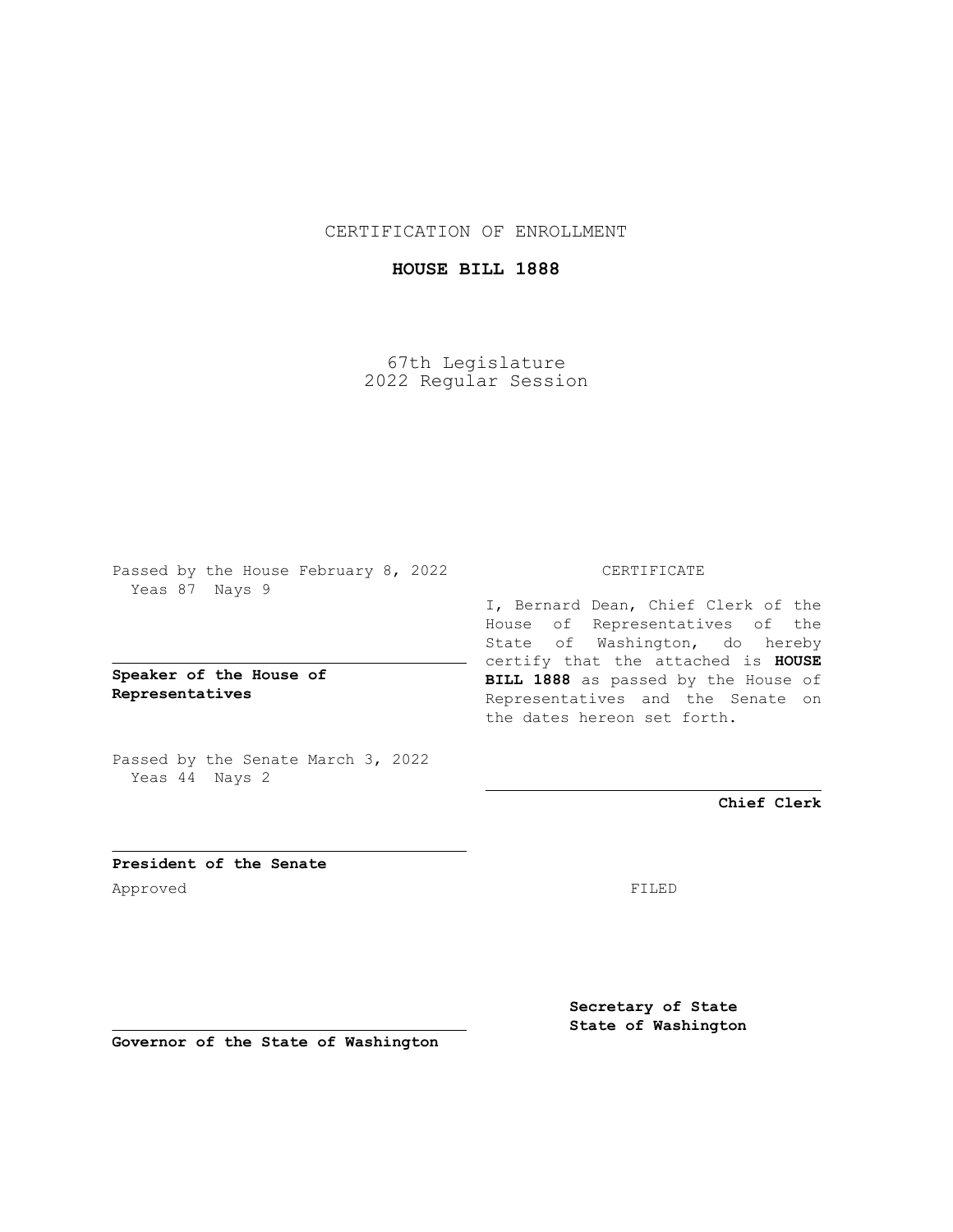## **HOUSE BILL 1888**

Passed Legislature - 2022 Regular Session

## **State of Washington 67th Legislature 2022 Regular Session**

**By** Representatives Thai, Berry, Ortiz-Self, Ryu, Peterson, Shewmake, Goodman, Ormsby, J. Johnson, Bronoske, Tharinger, Senn, Ramel, Taylor, Stokesbary, Frame, Riccelli, Lekanoff, Fey, Davis, Bateman, Macri, Harris-Talley, and Young

Read first time 01/11/22. Referred to Committee on Finance.

 AN ACT Relating to allowing the department of revenue to adjust the rates of remittance reductions in the working families' tax credit in order to align with federal maximum qualifying income 4 levels; and amending RCW 82.08.0206.

5 BE IT ENACTED BY THE LEGISLATURE OF THE STATE OF WASHINGTON:

6 **Sec. 1.** RCW 82.08.0206 and 2021 c 195 s 2 are each amended to 7 read as follows:

 (1) A working families' tax exemption, in the form of a remittance of tax due under this chapter and chapter 82.12 RCW, is provided to eligible low-income persons for sales taxes paid under 11 this chapter after January 1, 2022.

12 (2) For purposes of the exemption in this section, the following 13 definitions apply:

14 (a)(i) Except as provided in (a)(ii) of this subsection, 15 "eligible low-income person" means an individual who:

16 (A) Is eligible for the credit provided in Title 26 U.S.C. Sec. 17 32; and

 (B) Properly files a federal income tax return as a Washington resident, and has been a resident of the state of Washington more than one hundred eighty days of the year for which the exemption is 21 claimed.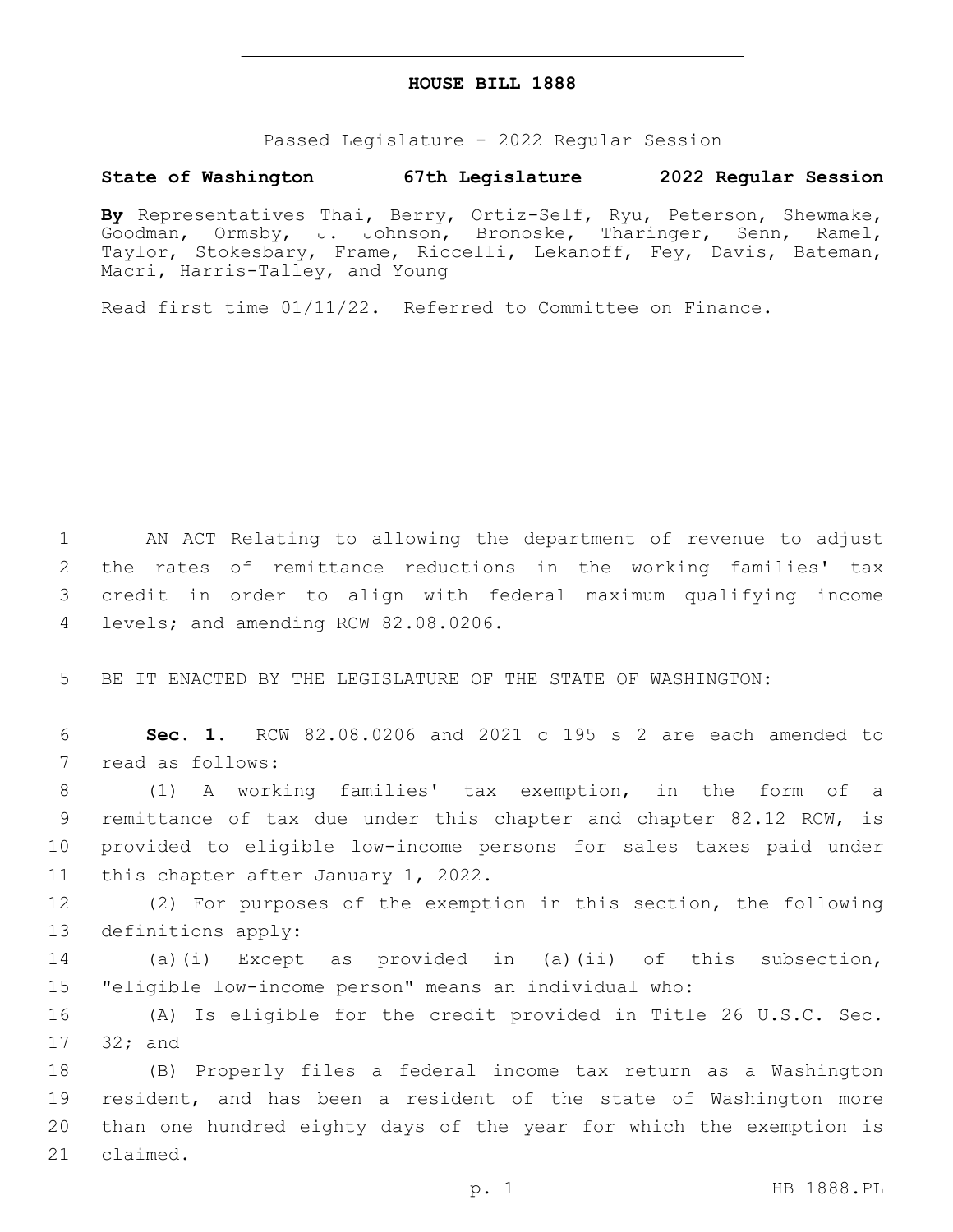(ii) "Eligible low-income person" also means an individual who:

 (A) Meets the requirements provided in (a)(i)(B) of this 3 subsection; and (B) Would otherwise qualify for the credit provided in Title 26

 U.S.C. Sec. 32 except for the fact that the individual filed a federal tax return in the prior year using a valid individual taxpayer identification number in lieu of a social security number, or the individual has a spouse or dependent without a social security 9 number.

 (b) "Income" means earned income as defined by Title 26 U.S.C. 11 Sec. 32.

 (c) "Individual" means an individual and that individual's spouse 13 if they file a federal joint income tax return.

 (d) "Maximum qualifying income" means the maximum federally 15 adjusted gross income for the prior federal tax year.

 (e) "Qualifying child" means a qualifying child as defined by Title 26 U.S.C. Sec. 32, except the child may have a valid individual taxpayer identification number in lieu of a social security number.

 (3)(a) Except as provided in (b) and (c) of this subsection, for 2023 and thereafter, the working families' tax remittance amount for 21 the prior year is:

(i) \$300 for eligible persons with no qualifying children;

(ii) \$600 for eligible persons with one qualifying child;

(iii) \$900 for eligible persons with two qualifying children; or

 (iv) \$1,200 for eligible persons with three or more qualifying 26 children.

27 (b) ((The)) Except as provided in (f) of this subsection, the remittance amounts provided in (a) of this subsection will be reduced, rounded to the nearest dollar, as follows:

 (i) For eligible persons with no qualifying children, beginning at \$2,500 of income below the federal phase-out income for the prior federal tax year, by 18 percent per additional dollar of income until the minimum credit amount as specified in (c) of this subsection is 34 reached.

 (ii) For eligible persons with one qualifying child, beginning at \$5,000 of income below the federal phase-out income for the prior federal tax year, by 12 percent per additional dollar of income until the minimum credit amount as specified in (c) of this subsection is 39 reached.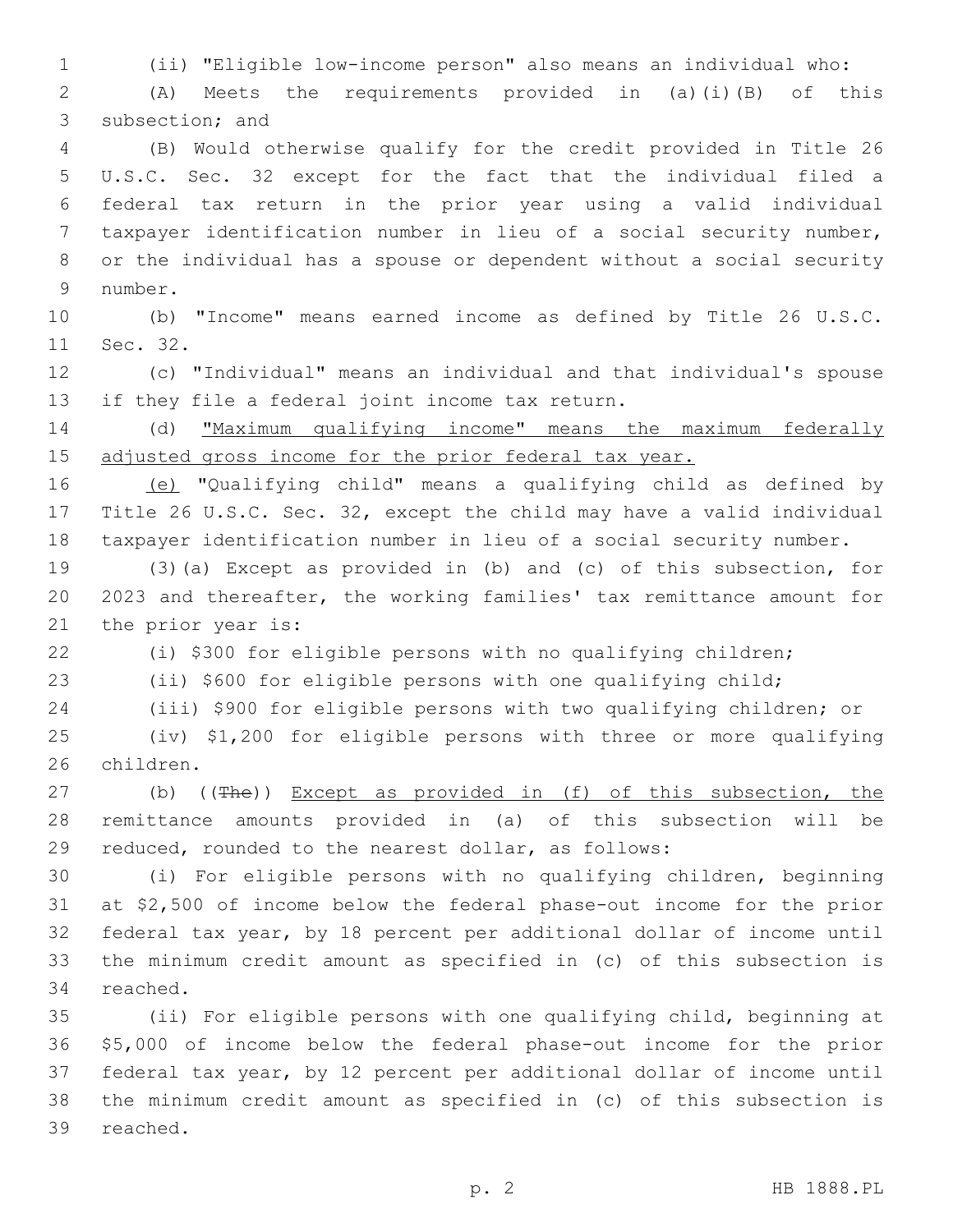(iii) For eligible persons with two qualifying children, beginning at \$5,000 of income below the federal phase-out income for the prior federal tax year, by 15 percent per additional dollar of income until the minimum credit amount as specified in (c) of this 5 subsection is reached.

 (iv) For eligible persons with three or more qualifying children, beginning at \$5,000 of income below the federal phase-out income for the prior federal tax year, by 18 percent per additional dollar of income until the minimum credit amount as specified in (c) of this 10 subsection is reached.

 (c) If the remittance for an eligible person as calculated in this section is greater than one cent, but less than \$50, the 13 remittance amount is \$50.

 (d) The remittance amounts in this section shall be adjusted for inflation every year beginning January 1, 2024, based upon changes in the consumer price index during the previous calendar year.

 (e) For purposes of this section, "consumer price index" means, for any calendar year, that year's average consumer price index for the Seattle, Washington area for urban wage earners and clerical workers, all items, compiled by the bureau of labor statistics, 21 United States department of labor.

 (f) The percentage rate of remittance reductions in (b) of this 23 subsection must be adjusted every year beginning January 1, 2023, based on calculations by the department that result in the minimum credit being received at the maximum qualifying income level.

 (4) The working families' tax exemption shall be administered as 27 provided in this subsection.

 (a) The remittance paid under this section will be paid to eligible filers who apply pursuant to this subsection.

 (i) Application must be made to the department in a form and manner determined by the department. If the application process is initially done electronically, the department must provide a paper application upon request. The application must include any information and documentation as required by the department.

 (ii) Application for the remittance under this section must be made in the year following the year for which the federal return was filed, but in no case may any remittance be provided for any period before January 1, 2022. The department must use the eligible person's most recent federal tax filing to process the remittance.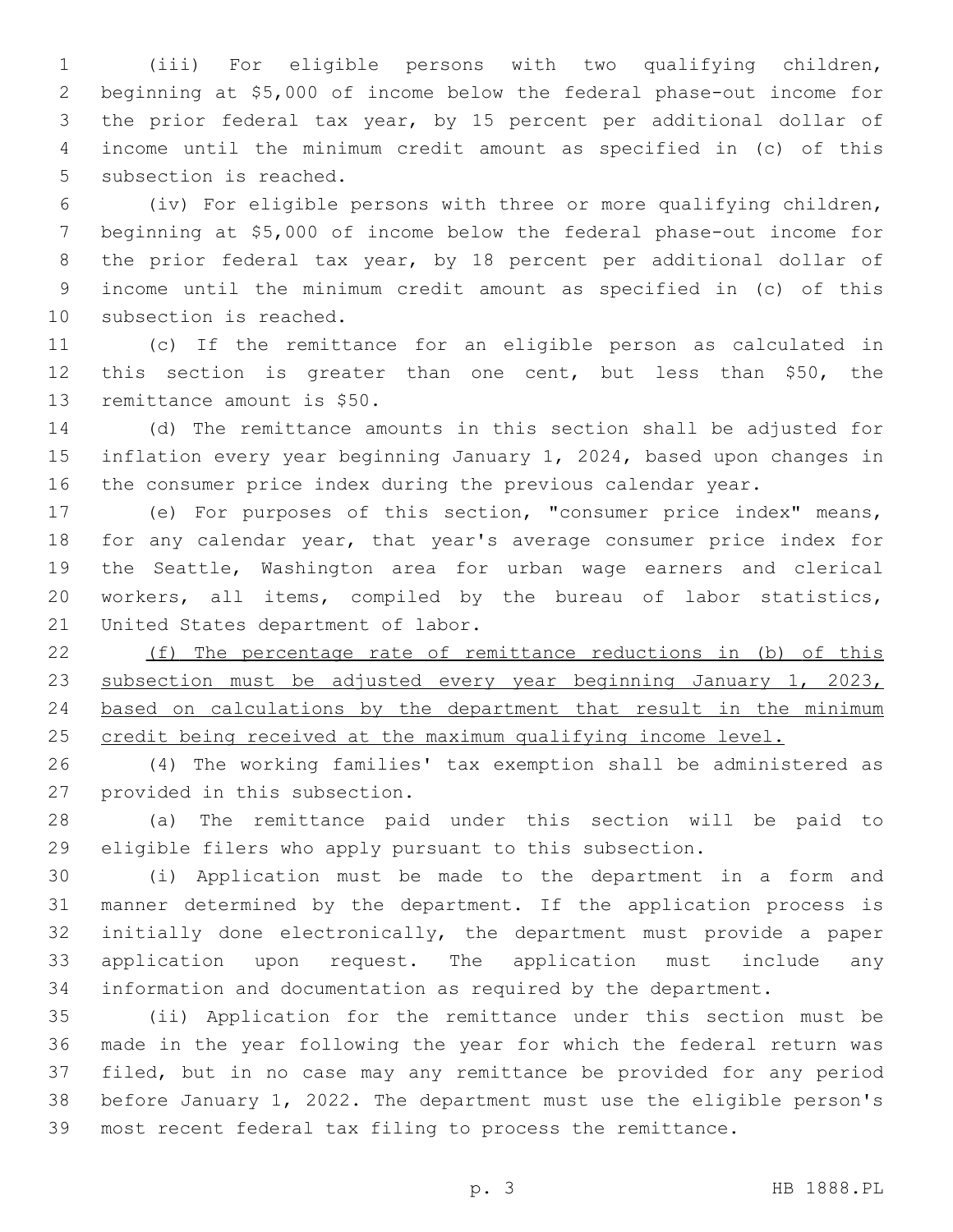(iii) A person may not claim an exemption on behalf of a deceased individual. No individual may claim an exemption under this section for any year in a disallowance period under Title 26 U.S.C. Sec. 32(k)(1) or for any year for which the individual is ineligible to claim the credit in Title 26 U.S.C. Sec. 32 by reason of Title 26  $U.S.C.$  Sec.  $32(k)(2)$ .

 (b) The department shall protect the privacy and confidentiality of personal data of remittance recipients in accordance with chapter 9 82.32 RCW.

 (c) The department shall, in conjunction with other agencies or organizations, design and implement a public information campaign to inform potentially eligible persons of the existence of, and 13 requirements for, this section.

 (d) The department must work with the internal revenue service to administer the exemption on an automatic basis as soon as 16 practicable.

 (5) Receipt of the remittance under this section may not be used in eligibility determinations for any state income support programs 19 or in making public charge determinations.

 (6) The department may adopt rules necessary to implement this section. This includes establishing a date by which applications will be accepted, with the aim of accepting applications as soon as possible. The department may gather necessary data through audit and other administrative records, including verification through internal 25 revenue service data.

 (7) The department must review the application and determine eligibility for the working families' tax exemption based on information provided by the applicant and through audit and other administrative records, including, when it deems it necessary, verification through internal revenue service data.

 (8) If, upon review of internal revenue service data or other information obtained by the department, it appears that an individual received a remittance that the individual was not entitled to, or received a larger remittance than the individual was entitled to, the department may assess against the individual the overpaid amount. The department may also assess such overpaid amount against the individual's spouse if the remittance in question was based on both spouses filing a joint federal income tax return for the year for 39 which the remittance was claimed.